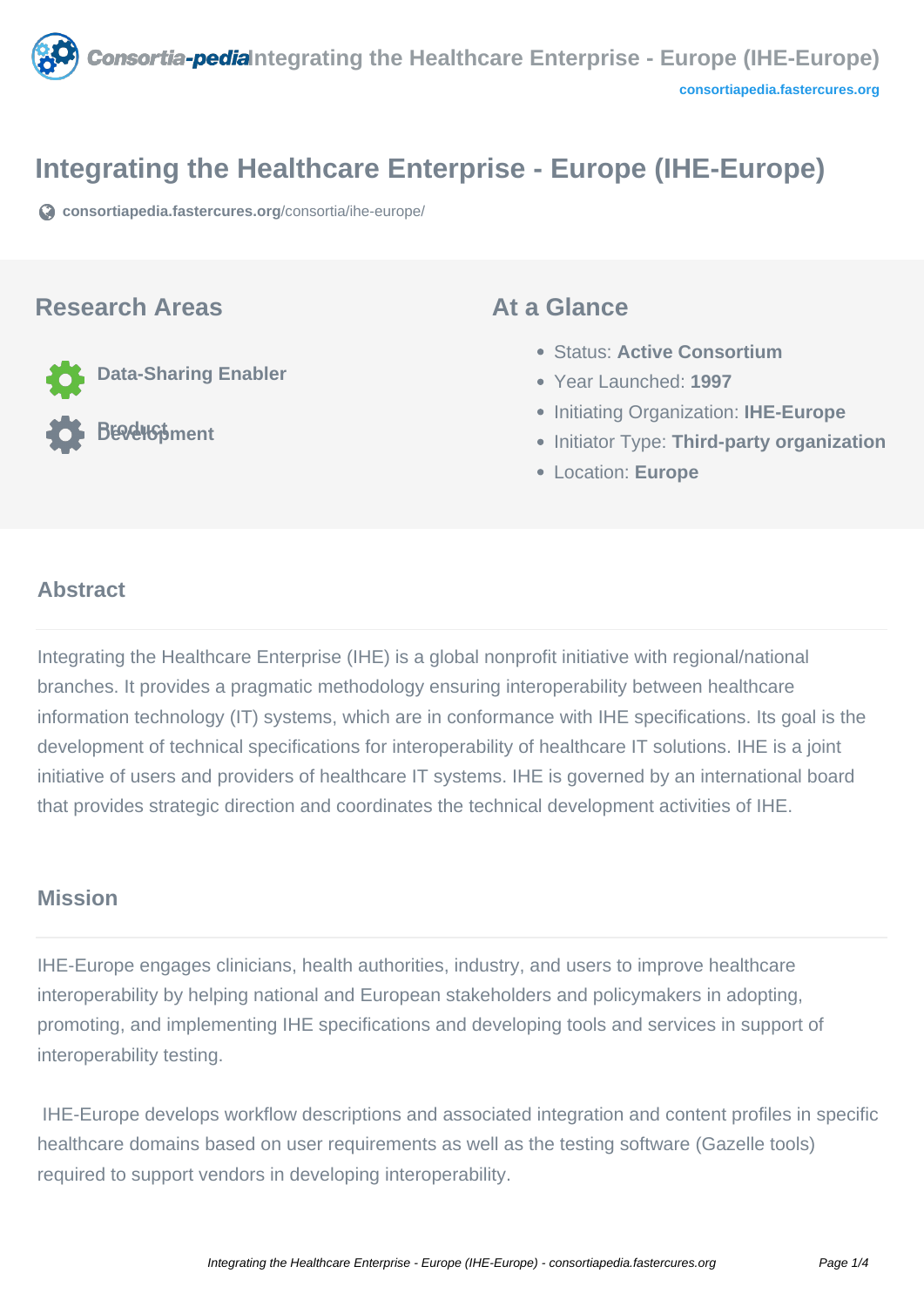

 IHE-Europe organizes live interoperability testing between vendors at the annual European Connectathon, as well as follow-on live interoperability demonstrations. IHE-Europe has a permanent technical team that contributes to developing testing software (Gazelle tools) and provides an independent oversight body to publish the participating vendors Connectathon results.

 IHE-Europe's core activities also include education and promotional activities, such as publishing interoperability success stories to create awareness and encourage utilization of IHE integration profiles.

 Serving as a voice for European interests, IHE-Europe coordinates IHE development worldwide with IHE initiatives for North America, Asia, and Oceana in the international IHE organizational structure as well as close collaboration with standards development organizations (e.g., ISO, HL7, CEN, DICOM) and other profiling organizations such as the Continua Health Alliance that leverages IHE profiles.

 Finally, IHE-Europe offers a unique suite of tools and services to hospitals, regional and national eHealth networks, as well as vendors through its dedicated operational branch IHE-Services.

## **Structure & Governance**

To fulfill its tasks and purposes IHE-Europe uses the following organizational structure: Executive Committee, IHE-Services Committee, IHE-Services general manager, IHE-Europe technical manager, General Assembly, Steering Committee, MarCom Committee, director interoperability, Development Committee, and Secretariat.

# **Patent Engagement**

The seamless flow of health information between the different healthcare systems across Europe brings tremendous benefits to patients, as well as to doctors and nurses providing vital care. IHE-Europe is dedicated to interoperability in health IT. It begins with an open process of developing integration profiles to assure IT systems can talk to each other. Then it requires testing these systems to verify that complex computer coding delivers the data. Finally, IHE-Europe actively promotes wider awareness and use of these methods for assuring continued conformance and compatibility. IHE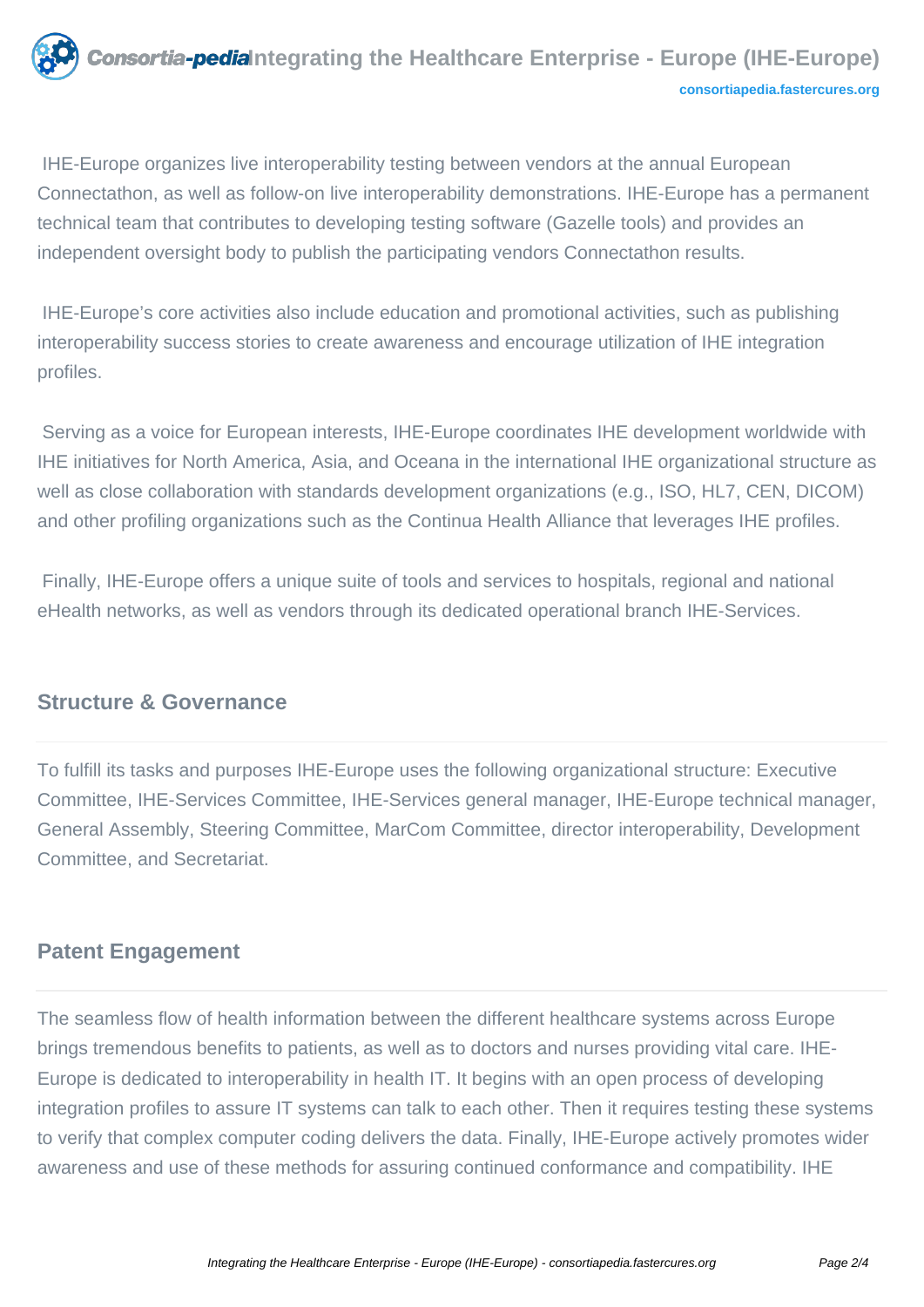

**[consortiapedia.fastercures.org](http://consortiapedia.fastercures.org/)**

integration and content profiles have been adopted by national and regional projects in countries such as Austria, France, Italy, Switzerland, Slovenia, Luxembourg, and the Netherlands and is considered by several others. These specifications provide the guidance necessary to implement specific standards and profiles in commercial and self-developed systems that will help realize efforts toward large-scale interoperability of health information in Europe.

Homepage <http://www.ihe-europe.net/> LinkedIn [https://www.linkedin.com/company/ihe](https://www.linkedin.com/company/ihe-europe?trk=hb_tab_compy_id_2834673)[europe?trk=hb\\_tab\\_compy\\_id\\_2834673](https://www.linkedin.com/company/ihe-europe?trk=hb_tab_compy_id_2834673)

# **Points of Contact**

IHE-Europe Secretariat Ulrike Mayerhofer-Sebera IHE-Europe Coordinator c/o ECR GmbH Neutorgasse 9 1010 Vienna, Austria phone: +43-1-533-4064-530 fax: +43-1-535-70-41 email: [ulrike.mayerhofer-sebera@ihe-europe.net](mailto:ulrike.mayerhofer-sebera@ihe-europe.net)

# **Sponsors & Partners**

Agfa Healthcare Arsenàl.IT A-Thon Entscheiderfabrik (GUIG) Etiam European Association of Hospital Managers (EAHM) European Association of Hospital Pharmacists (EAHP) European Coordination Committee of the